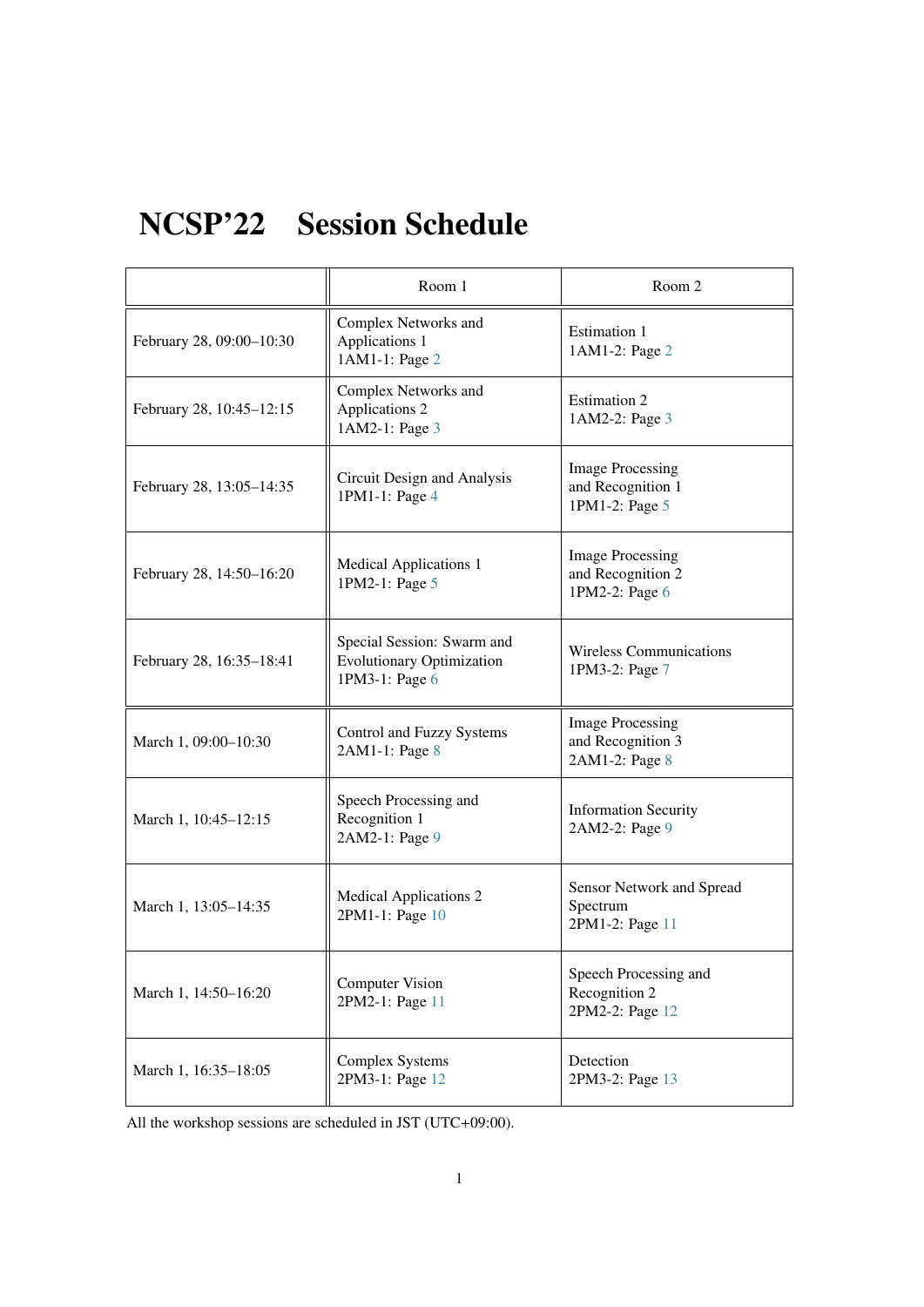# <span id="page-1-0"></span>1AM1-1: Complex Networks and Applications 1

Date: February 28, 9:00–10:30 Room: Room1 Chair: Mio Kobayashi (NIT, Anan College)

#### $\vert$  1AM1-1-1  $\vert$  An investigation of basic emotions by colexification network

Mitsuki Fukuya (Tokyo University of Science), Tomoko Matsumoto (Tokyo University of Science), Yutaka Shimada (Saitama University), Tohru Ikeguchi (Tokyo University of Science)

#### $\mid$  1AM1-1-2  $\mid$  A 1-Msps 500-nodes FORCE Learning Accelerator for Reservoir Computing

Kose Yoshida (Hokkaido University), Megumi Akai-Kasaya (Hokkaido University), Tetsuya Asai (Hokkaido University)

# 1AM1-1-3 Physical reservoir computing on analog-digital hybrid circuit systems comprising discrete semiconductor devices

Yuki Abe (Hokkaido University), Kose Yoshida (Hokkaido University), Megumi Akai Kasaya (Hokkaido University), Tetsuya Asai (Hokkaido University)

#### $\vert$  1AM1-1-4  $\vert$  A Study on CNN-based Positioning Support System for Medical X-ray Imaging

Akari Matsushima (Teikyo University), Tai-Been Chen (I-Shou University), Nana Itayama (Teikyo University), Shih-Yen Hsu (I-Shou University), Takahide Okamoto (Teikyo University)

#### 1AM1-1-5 Prediction System of Cloud Distribution Image Using Fully Convolutional Network

Koki Akiyama (Tokushima University), Hiroshi Suzuki (Tokushima University), Takahiro Kitajima (Tokushima University), Takashi Yasuno (Tokushima University)

## <span id="page-1-1"></span>1AM1-2: Estimation

Date: February 28, 9:00–10:30 Room: Room2 Chair: Yasuteru Hosokawa (Shikoku University)

#### 1AM1-2-1 Optimal Error Exponents of Binary Classification for Sources with Multiple Subclasses

Hiroto Kuramata (The University of Electro-Communications), Hideki Yagi (The University of Electro-Communications)

## $\vert$  1AM1-2-2  $\vert$  A Study on Improvement of Accuracy and Reproducibility of Self-Position Estimation for a Lunar Probe Using Weight Functions

Ryota Yuminamochi (Meiji University), Hiroyuki Kamata (Meiji University)

#### $1AM1-2-3$  Development of an Object Recognition Method Based on Transformer Architecture

Shunpei Morita (National Institute of Technology, Niihama College), Daisuke Tanaka (National Institute of Technology, Niihama College)

#### 1AM1-2-4 Integration of Multimodal Sensor Information Using VRAE and Application to Object Recognition

Kazuki Hayashi (National Institute of Technology, Niihama College), Daisuke Tanaka (National Institute of Technology, Niihama College)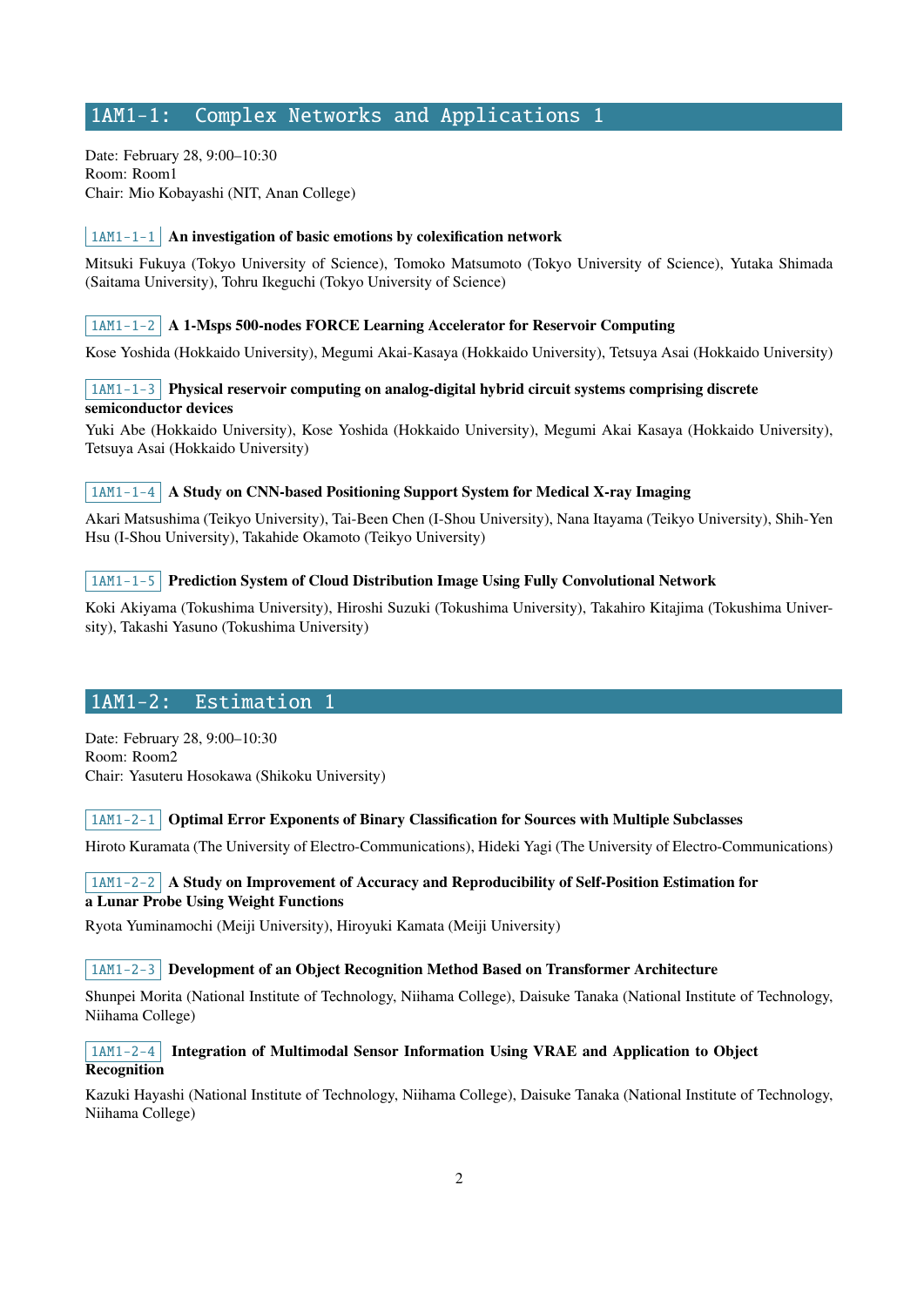# $1AM1-2-5$  Evaluation of Primal Machine Learning Approaches for Open Circuit voltage estimation of Li-ion Batteries

Hideaki Ito (Ritsumeikan University), Syohei Irikuchi (Ritsumeikan University), Yuichiro Nishimura (Ritsumeikan University), Masahiro Fukui (Ritsumeikan University)

# <span id="page-2-0"></span>1AM2-1: Complex Networks and Applications 2

Date: February 28, 10:45–12:15 Room: Room1 Chair: Masatoshi Sato (Tamagawa University)

## $\vert$  1AM2-1-1 Automated Classification of Body Fluid Cell images by Deep Neural Networks

Shih-Yen Hsu (I-Shou University), Takahide Okamoto (Teikyo University), Akari Matsushima (Teikyo University), Chi-Yuan Wang (I-Shou University), Yi-Ming Wang (I-Shou University), Tai-Been Chen (I-Shou University)

## 1AM2-1-2 Real-time Detection of Stenosis on X-ray Coronary Angiography Using YOLO Approach

Tzu-Ming Lee (I-Shou University), Takahide Okamoto (Teikyo University), Akari Matsushima (Teikyo University), Yung-Hui Huang (I-Shou University), Kuo-Hsuan Lin (I-Shou University), Tai-Been Chen (I-Shou University)

## 1AM2-1-3 Echo State Network with Multiple Cycle Reservoir Layer

Urara Takahashi (NIT, Suzuka College), Chihiro Ikuta (NIT, Suzuka College)

#### $\vert$  1AM2-1-4 Analysis and application of periodic orbits in elementary cellular automata

Taiji Okano (HOSEI University), Hotaka Udagawa (HOSEI University), Takumi Suzuki (HOSEI University), Toshimichi Saito (HOSEI University)

#### 1AM2-1-5 Measurement of Tomatoes Leaf Area Using a Depth Camera

Nozomi Maeda (Tokushima University), Hiroshi Suzuki (Tokushima University), Takahiro Kitajima (Tokushima University), Akinobu Kuwahara (Tokushima University), Takashi Yasuno (Tokushima University)

# <span id="page-2-1"></span>1AM2-2: Estimation 2

Date: February 28, 10:45–12:15 Room: Room2 Chair: Masahiro Tanaka (Konan University)

#### $\lceil 1AM2-2-1 \rceil$  Human Gait Analysis Using Smartphone for Prevention of Long-Term Care

Tomoki Kazari (Tokushima University), Hiroshi Suzuki (Tokushima University), Takahiro Kitajima (Tokushima University), Akinobu Kuwahara (Tokushima University), Takashi Yasuno (Tokushima University), Masahide Hojo (Tokushima University)

#### $1AM2-2-2$  Storage battery open-circuit voltage estimation method using recurrent neural network and its evaluation

Shohei Irikuchi (Ritsumeikan University), Hideaki Ito (Ritsumeikan University), Yuichiro Nisimura (Ritsumeikan University), Masahiro Fukui (Ritsumeikan University)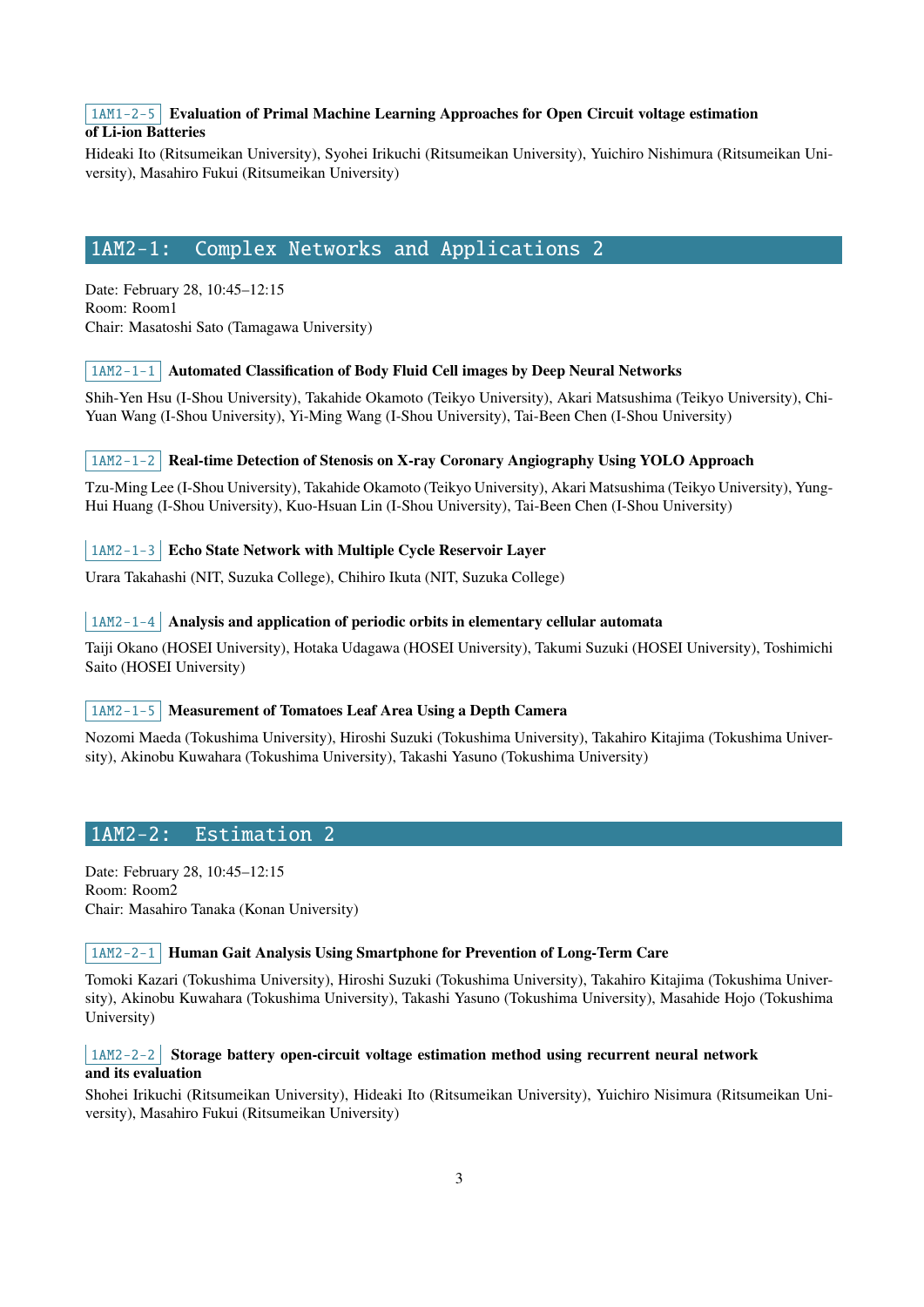# 1AM2-2-3 Mode Recognition of Nursing Care Motions Based on Machine Learning

Tomoya Kawauchi (Tokushima University), Hiroshi Suzuki (Tokushima University), Takahiro Kitajima (Tokushima University), Akinobu Kuwahara (Tokushima University), Takashi Yasuno (Tokushima University)

# $1AM2-2-4$  Speeding Up Time Delay Estimation of the Dynamical System Considering the Geometry of the Attractor

Riki Watabe (Graduates School of Science and Technology, Meiji University), Atsuhi Aikyo (Graduates School of Science and Technology, Meiji University), Hiroyuki Kamata (School of Science and Technology, Meiji University)

#### $\mid$  1AM2-2-5 Simple Optical Fingerprint Method for Indoor Visible-Light Communications

Daisuke Ogawa (Ibaraki University), Kouki Taruishi (Ibaraki University), Yusuke Kozawa (Ibaraki University), Hiromasa Habuchi (Ibaraki University)

# <span id="page-3-0"></span>1PM1-1: Circuit Design and Analysis

Date: February 28, 13:05–14:35 Room: Room1 Chair: Yuu Miino (Tokyo University of Technology)

# 1PM1-1-1 Development Of Real Time Soil Collection And Penetration System For Measuring The Soil Mechanical Properties

Muhamad Afiq Shahmi Bin Shamsul Izran (UTeM), Anuar bin Mohamed Kassim (UTeM), Wan Mohd Bukhari Wan Daud (UTeM), Mohd Rusdy bin Yaacob (UTeM), Muhammad Mustaqiim bin Roslan (UTeM), Mohd Shukry bin Hassan Basri (UTeM), Awangku Khairul Ridzwan Awangku jaya (Auro Technologies PLT), Takashi Yasuno (Tokushima University)

#### $\vert$  1PM1-1-2 Implementation and Evaluations of Midori-OTR in Automotive Systems

Daichi Hirose (Meijo University), Shu Takemoto (Meijo University), Yusuke Nozaki (Meijo University), Masaya Yoshikawa (Meijo University)

## 1PM1-1-3 Design of Class- $\Phi^2$  Wireless Power Transfer System

Kisara Nakajima (Chiba institute of technology), Yusuke Hagiwara (Chiba institute of technology), Weisen Luo (Chiba institute of technology), Xiuqin Wei (Chiba institute of technology)

#### $1$ PM1-1-4 Design of Class-EF<sub>2</sub> Oscillator with Nonlinearities of MOSFET Drain-to-Source and Gateto-Drain Parasitic Capacitances

Azuma Uchida (Chiba institute of technology), Kisara Nakajima (Chiba institute of technology), Weisen Luo (Chiba institute of technology), Xiuqin Wei (Chiba institute of technology)

## 1PM1-1-5 Design of a 27.12 MHz Class-E Inverter Using an eGaN FET

Kai Machizawa (Chiba Institute of Technology), Kazuki Tanaka (Chiba Institute of Technology), Kisara Nakajima (Chiba Institute of Technology), Luo Weisen (Chiba Institute of Technology), Xiuqin Wei (Chiba Institute of Technology)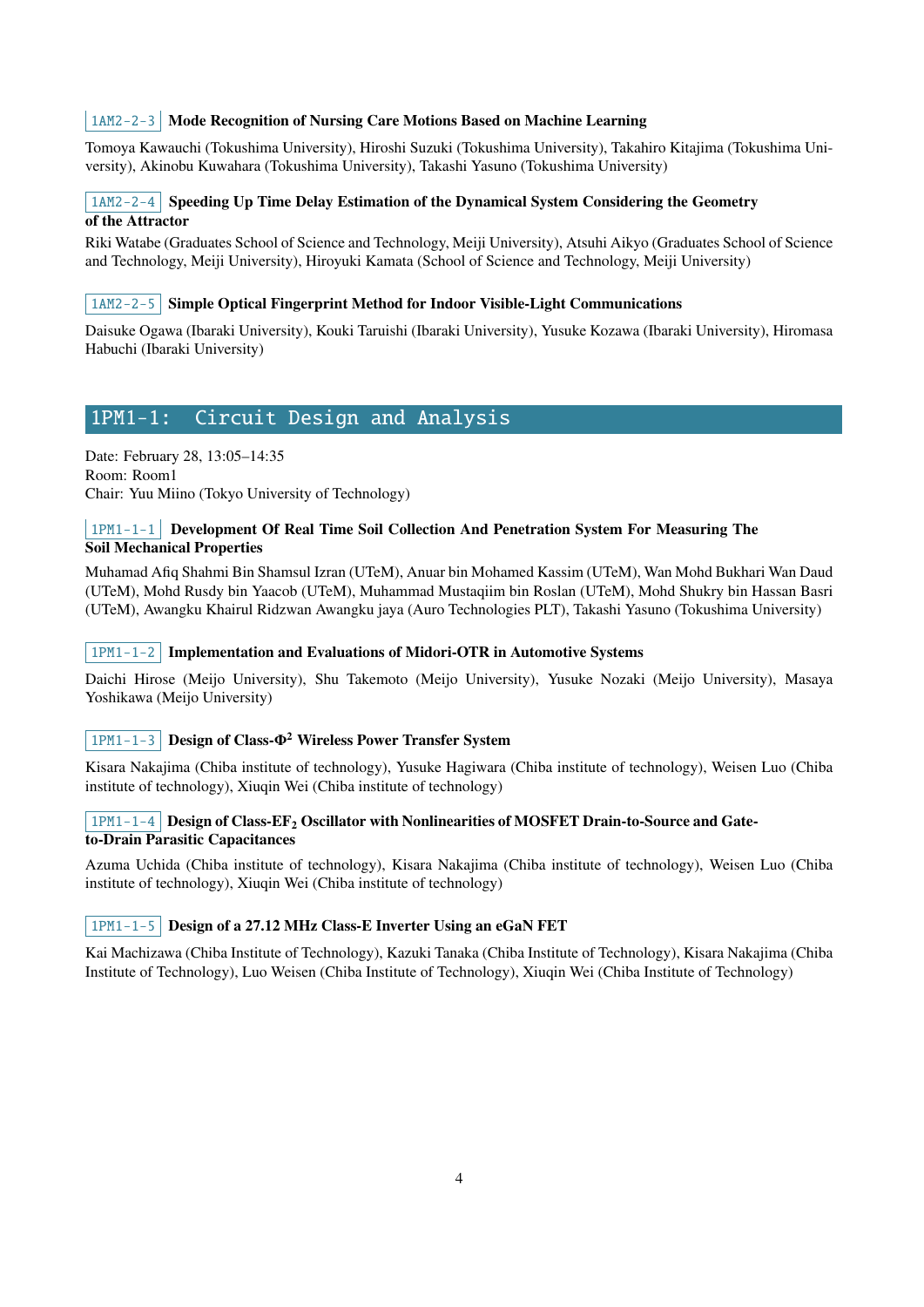# <span id="page-4-0"></span>1PM1-2: Image Processing and Recognition 1

Date: February 28, 13:05–14:35 Room: Room2 Chair: Fara Ashikin Ali (Universiti Teknikal Malaysia Melaka)

#### $1$ PM1-2-1 Behavior Recognition of Office Workers by YOLO for Surveillance Camera Images

Atushi Ogino (Konan University), Masahiro Tanaka (Konan University)

## $1PM1-2-2$  A Study on Homography Estimation by Unsupervised Deep Learning for Images with Luminance Disturbances

Mikichika Yokono (Meiji University), Hiroyuki Kamata (Meiji University)

# $1PM1-2-3$  A Study on Self-Positioning by Optimizing the Transformation Matrix Using Gauss-Newton Method

Mitsuki Itoh (Meiji University), Hiroyuki Kamata (Meiji University)

## $1PM1-2-4$  Multi-modal speech recognition using data augmentation by generating mouth images from audio

Ryuichi Hirose (Gifu University), Satoshi Tamura (Gifu University), Yuuto Gotoh (Ricoh Company), Masaki Nose (Ricoh Company)

## $\vert$  1PM1-2-5 Deep-learning-based audio-visual speech recognition with facial features

Keisuke Nakamura (Gifu University), Satoshi Tamura (Gifu University)

# <span id="page-4-1"></span>1PM2-1: Medical Applications 1

Date: February 28, 14:50–16:20 Room: Room1 Chair: Hironori Kumeno (NIT, Niihama College)

## $1$ PM2-1-1 A Study on the Usefulness of Dental Bone Guidance by Numerical Analysis

Kakeru Nishimoto (Nagaoka University of Technology), Yasunori Sugita (Nagaoka University of Technology)

## 1PM2-1-2 Analyzing Performance of Classification with Transfer Learning of CNN for Pneumonia Chest X-ray Images

Hao-Shan Wang (I-Shou University), Takahide Okamoto (Teikyo University), Akari Matsushima (Teikyo University), Wen-Chuan Hsieh (I-Shou University), Jing-Zhe Wang (I-Shou University), Tai-Been Chen (I-Shou University)

## $1PM2-1-3$  Segmentation of Brain Tumors on Fused MRI T1 and T2 Images Using Fully Convolutional **Networks**

Yu-Ting Hua (I-Shou University), Takahide Okamoto (Teikyo University), Akari Matsushima (Teikyo University), Wen-Chuan Hsieh (I-Shou University), Chi-Yuan Wang (I-Shou University), Tai-Been Chen (I-Shou University)

## $1PM2-1-4$  Segmentation of Liver and Right Kidney on Ultrasound Images by Fully Convolutional **Networks**

Tsung-Hsuan Wu (I-Shou University), Chi-Yuan Wang (I-Shou University), Shih-Yen Hsu (I-Shou University), Yung-Hui Huang (I-Shou University)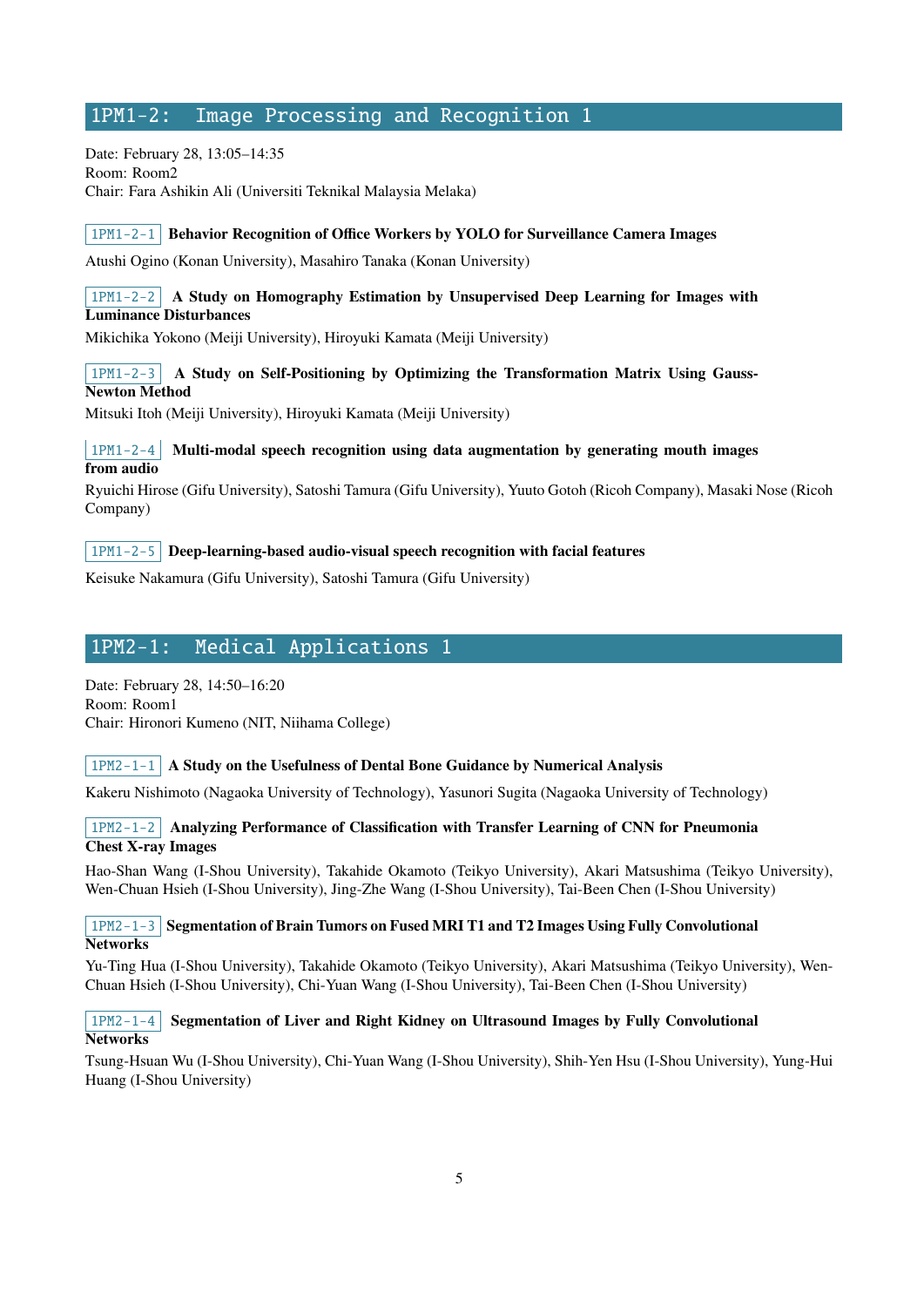#### 1PM2-1-5 Motion Analysis of Knee Rehabilitation Exercise Using Musculoskeletal Model

Ryota Mori (Tokushima University), Hiroshi Suzuki (Tokushima University), Takahiro Kitajima (Tokushima University), Akinobu Kuwahara (Tokushima University), Takashi Yasuno (Tokushima University)

# <span id="page-5-0"></span>1PM2-2: Image Processing and Recognition 2

Date: February 28, 14:50–16:20 Room: Room2 Chair: Azian Azamimi Abdullah (Universiti Malaysia Perlis)

#### $1$ PM2-2-1 Improving the Accuracy of Self-Positioning by RANSAC Using Reinforcement Learning

Taka Yamanaka (Meiji University), Hiroyuki Kamata (Meiji University)

# 1PM2-2-2 Study on robust estimation method in high-precision matching between photographed images with disturbance and map images

Tatsuya Kanda (Meiji University), Yuta Ozeki (Meiji University), Hiroyuki Kamata (Meiji University)

## 1PM2-2-3 Bit-Depth Enhancement via Predictive Filter Flow

Daiki Arai (Tamagawa University), Taishi Iriyama (Tamagawa University), Masatoshi Sato (Tamagawa University), Hisashi Aomori (Chukyo University), Tsuyoshi Otake (Tamagawa University)

#### $1PM2-2-4$  Implementation of Automatic Number Plate Recognition for Car Parking System

Fara Ashikin Ali (Universiti Teknikal Malaysia Melaka), Ahmad Fairuz Muhammad Amin (Universiti Teknikal Malaysia Melaka), Afif Ikmal Mohamad (Universiti Teknikal Malaysia Melaka)

#### 1PM2-2-5 Facial Recognition Based Class Attendance for Institutions in Malaysia

Fara Ashikin Ali (Universiti Teknikal Malaysia Melaka), Ahmad Fairuz Muhammad Amin (Universiti Teknikal Malaysia Melaka), Muhammad Syahrizzat Adnan (Universiti Teknikal Malaysia Melaka)

# <span id="page-5-1"></span>1PM3-1: Special Session: Swarm and Evolutionary Optimization

Date: February 28, 16:35–18:41 Room: Room1 Chair: Yoshikazu Yamanaka (Utsunomia University)

#### $1PM3-1-1$  A fundamental investigation of GPSA for tracking multiple optima in dynamic environment

Yoshikazu Yamanaka (Utsunomiya University), Shoki Hirose (Utsunomiya University), Han Xinyu (Utsunomiya University), Katsutoshi Yoshida (Utsunomiya University)

## $1PM3-1-2$  A Study of Controlling Multiple Drones Based on the Artificial Bee Colony Algorithm

Hiroto Kurosawa (Nippon Institute of Technology), Takuya Shindo (Nippon Institute of Technology)

# $\lceil 1PM3-1-3 \rceil$  Proposal for Periodic Particle Swarm Optimization with Trigonometric Function

Kosuke Mori (NIT, Suzuka College), Chihiro Ikuta (NIT, Suzuka College)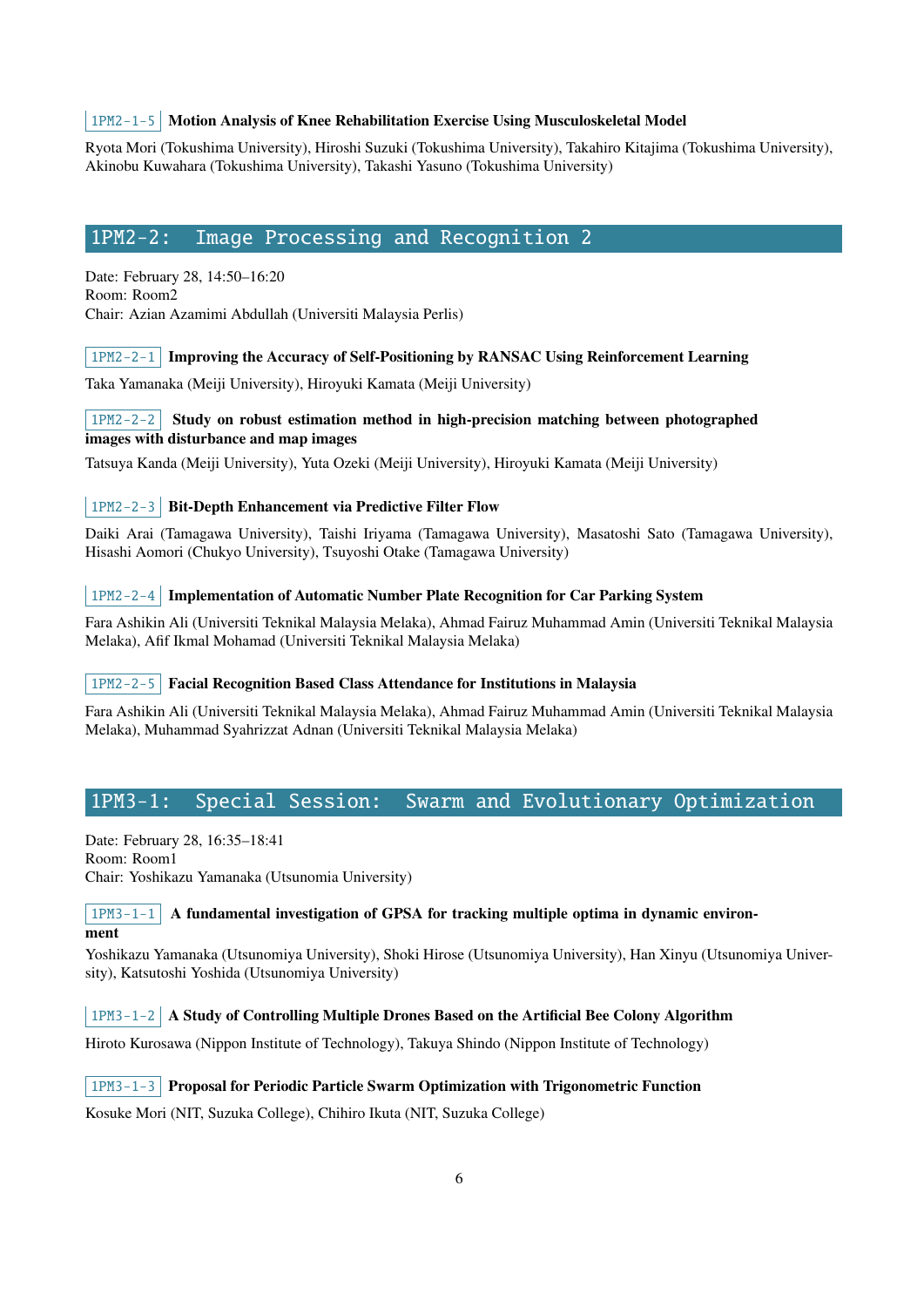## $1PM3-1-4$  Toward multi-objective optimization of recurrent neural networks

Kazuma Morishita (Hosei University), Kento Saka (HOSEI University), Toshimichi Saito (Hosei University)

#### 1PM3-1-5 Training Multilayer Neural Networks with PSO

Riku Takato (Tokyo City University), Kenya Jin'no (Tokyo City University)

## 1PM3-1-6 Emergence of the Boid Swarm

Yusuke Nakazato (Tokyo City University), Kenya Jin'no (Tokyo City University)

#### 1PM3-1-7 Basic Search Performance of Optimizer based on Spiking Oscillator Networks

Tomoyuki Sasaki (Shonan Institute of Technology), Hidehiro Nakano (Tokyo City University)

# <span id="page-6-0"></span>1PM3-2: Wireless Communications

Date: February 28, 16:35–18:23 Room: Room2 Chair: Kien Nguyen (Chiba University)

#### 1PM3-2-1 Layered Division Multiplexing of Next Generation Advanced Broadcasting in the Time Domain under ISDB-T

Takehiro Toratani (Tokyo University of Science), Akira Nakamura (Kanagawa University), Makoto Itami (Tokyo University of Science)

#### 1PM3-2-2 Enhancement of VN-CodeSK with VSS System on RGB Illumination-Light Parallel Communication

Ryohei Hazu (Ibaraki University), Keisuke Manaka (Ibaraki University), Hiromasa Habuchi (Ibaraki University), Yusuke Kozawa (Ibaraki University)

#### 1PM3-2-3 72kbps Terrestrial Acoustic Communications Employing Transmit Precoding and Channel Interpolation

Katsuyoshi Yamamoto (Ritsumeikan University), Hiroshi Kubo (Ritsumeikan University)

## 1PM3-2-4 Differential OFDM Employing Multiple Differential Detection with Channel Prediction and Out-of-Band Emission Suppression

Kota Iwamoto (Ritsumeikan University), Hiroshi Kubo (Ritsumeikan University)

#### 1PM3-2-5 A Study on Improving Performance Scheme and Adaptive Modulation of DS-CDMA IVC in Urban Environment

Shinnosuke Iino (Tokyo University of Science), Makoto Itami (Tokyo University of Science)

#### 1PM3-2-6 Comparison of Sequential Decoding and Direct Decoding of LDM in Next Generation Digital Terrestrial Television Broadcasting

Yoko Tanaka (Tokyo University of Sceince), Akira Nakamura (Kanagawa University), Makoto Itami (Tokyo University of Sceince)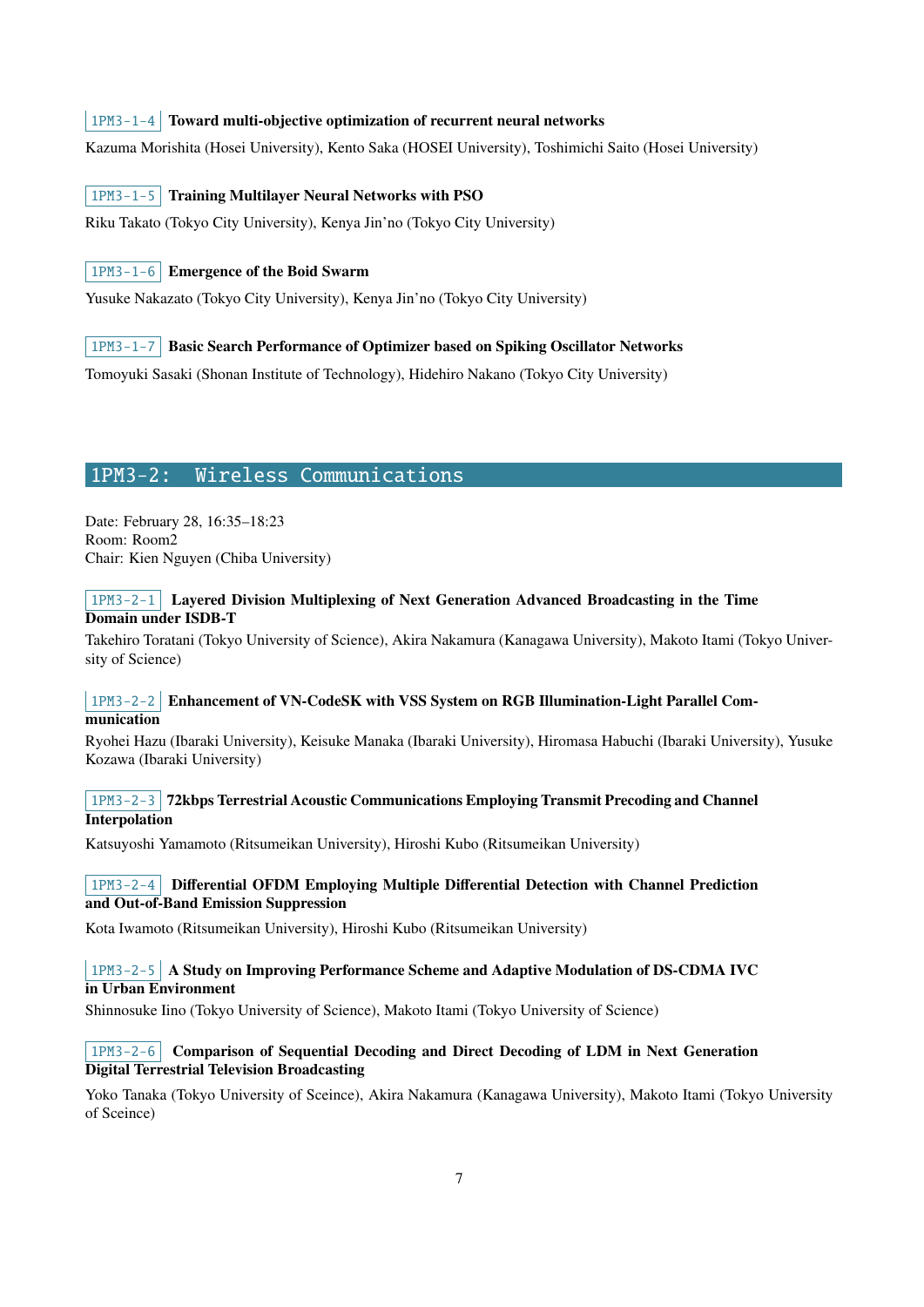# <span id="page-7-0"></span>2AM1-1: Control and Fuzzy Systems

Date: March 1, 9:00–10:30 Room: Room1 Chair: Takuya Shindo (Nippon Institute of Technology)

#### $\mid$  2AM1-1-1 Evaluation of Multiple Ultrasonic Sensors Based on Estimated Lyapunov Exponents

Mio Kobayashi (NIT, Anan College), Satoshi Himura (NIT, Anan College), Takaya Ozaki (NIT, Anan College)

## 2AM1-1-2 Evaluation of Real-time Electrochemical Impedance Estimation and Deterioration Analysis System for Li-ion Batteries

Yuichiro Nishimura (Ritsumeikan University), Hideaki Ito (Ritsumeikan University), Shohei Irikuchi (Ritsumeikan University), Masahiro Fukui (Ritsumeikan University)

#### $2AM1-1-3$  An area reproduction method using semicircular speaker array and masking sound

Genki Harashima (Nagaoka University of Technology), Yasunori Sugita (Nagaoka University of Technology)

## 2AM1-1-4 Accuracy Verification of Self-Positioning and Environmental Map Construction on Uneven Terrain for Weeding Robot

Kyosuke Hamaguchi (Tokushima University), Hiroshi Suzuki (Tokushima University), Takahiro Kitajima (Tokushima University), Akinobu Kuwahara (Tokushima University), Takashi Yasuno (Tokushima University)

#### $\vert$  2AM1-1-5  $\vert$  A Study on Human Detection Method using LiDAR Sensor for a Mobile Robot

Yuki Matsuo (Konan University), Masahiro Wada (Konan University)

# <span id="page-7-1"></span>2AM1-2: Image Processing and Recognition 3

Date: March 1, 9:00–10:30 Room: Room2 Chair: Taishi Iriyama (Tamagawa University)

#### $2AM1-2-1$  Parallel and cascaded connections of multi-scale convolutional neural networks for reconstruction-based anomaly detection

Sochiro Terasaki (Kobe University), Nobutaka Kuroki (Kobe University), Masahiro Numa (Kobe University)

#### 2AM1-2-2 Steganography based Trojan Horse Malware

Ryo Kumagai (Meijo University), Shu Takemoto (Meijo University), Yusuke Nozaki (Meijo University), Masaya Yoshikawa (Meijo University)

## | 2AM1-2-3 | Improvement of the Sweet Potato Selection Accuracy Using K-Means Clustering

Taichi Asaka (Shikoku University), Ayumu Takahashi (Shikoku University), Shunsuke Aoki (Shikoku University), Reina Harada (Shikoku University), Yasuteru Hosokawa (Shikoku University)

#### $\sim$  2AM1-2-4 A Proposal of Non-destructive Measurement Method for Plant Growth Prediction

Muhammad Anas bin Norizan (Ritsumeikan University), Taiga Abe (Ritsumeikan University), Tatsuki Yamagishi (Ritsumeikan University), Shugo Saito (Ritsumeikan University), Takeshi Kumaki (Ritsumeikan University)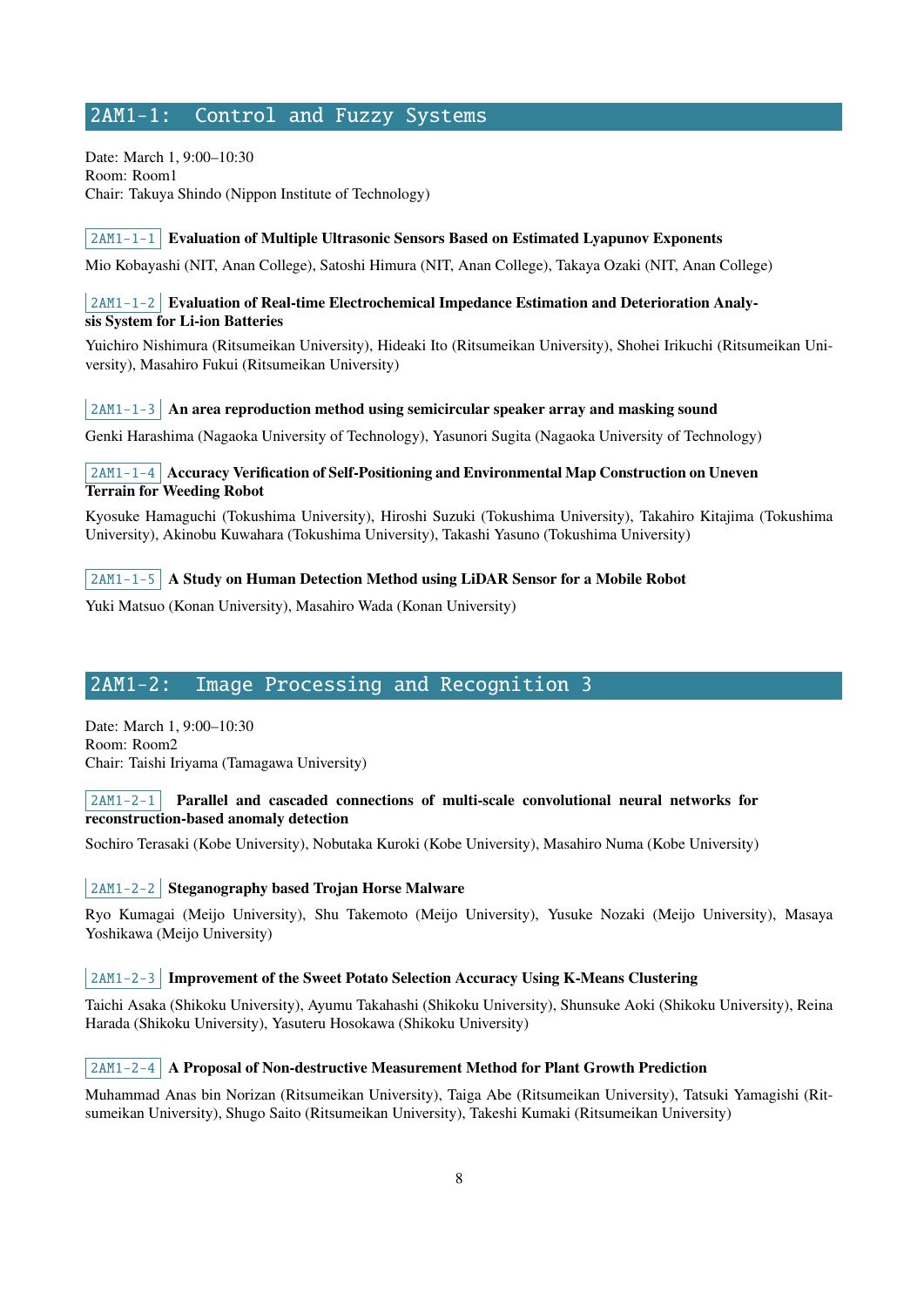# $2AM1-2-5$  Multi-angle Data Augmentation using Deep Canonical Correlation Analysis

Shinnosuke Isobe (Gifu University), Satoshi Tamura (Gifu University), Yuuto Gotoh (Ricoh), Masaki Nose (Ricoh)

# <span id="page-8-0"></span>2AM2-1: Speech Processing and Recognition 1

Date: March 1, 10:45–12:15 Room: Room1 Chair: Yosuke Sugiura (Saitama University)

## 2AM2-1-1 Source Selection Using Multiple Directions of Arrival Estimation Based on Blind Source **Separation**

Koudai Mogi (Tokyo Metropolitan University), Taishi Nakashima (Tokyo Metropolitan University), Kouei Yamaoka (Tokyo Metropolitan University), Yukoh Wakabayashi (Tokyo Metropolitan University), Nobutaka Ono (Tokyo Metropolitan University)

#### 2AM2-1-2 Optimized Ideal Ratio Mask Using Thresholds for Single-Channel Speech Separation Based on Wavelet Transform and Deep Neural Network

Peng Chen (Ritsumeikan University), Haonan Wang (Ritsumeikan University), Kenta Iwai (Ritsumeikan University), Takanobu Nishiura (Ritsumeikan University)

## $2AM2-1-3$  Study on Expressiveness of Speech Synthesis Using Multi-resolution Modulation-filtered Cochleagram

Kaili Zhang (Japan Advanced Institute of Science and Technology), Masashi Unoki (Japan Advanced Institute of Science and Technology)

#### $2AM2-1-4$  Real-time Japanese Speech In-painting using Phoneme recognition

Ayumu Moriya (Nagaoka University of Technology), Yasunori Sugita (Nagaoka University of Technology)

# $2AM2-1-5$  A Generative Model for Vocal Tract Inversion Using Lower Formant Bandwidths and Empirical Mode Constraint

Akito Nakamura (Tokai University), Tomohiro Takahashi (Tokai University)

# 2AM2-2: Information Security

Date: March 1, 10:45–12:15 Room: Room2 Chair: Yoko Uwate (Tokushima University)

#### $2AM2-2-1$  Study on robustness evaluation of Chaotic stream cipher against transmission errors

Ren Namba (Meiji University), Hiroyuki Kamata (Meiji University)

#### $\vert$  2AM2-2-2 High-Level Synthesis against Authenticated Lightweight Cryptography Finalists

Shu Takemoto (Meijo University), Yoshiya Ikezaki (Meijo University), Yusuke Nozaki (Meijo University), Masaya Yoshikawa (Meijo University)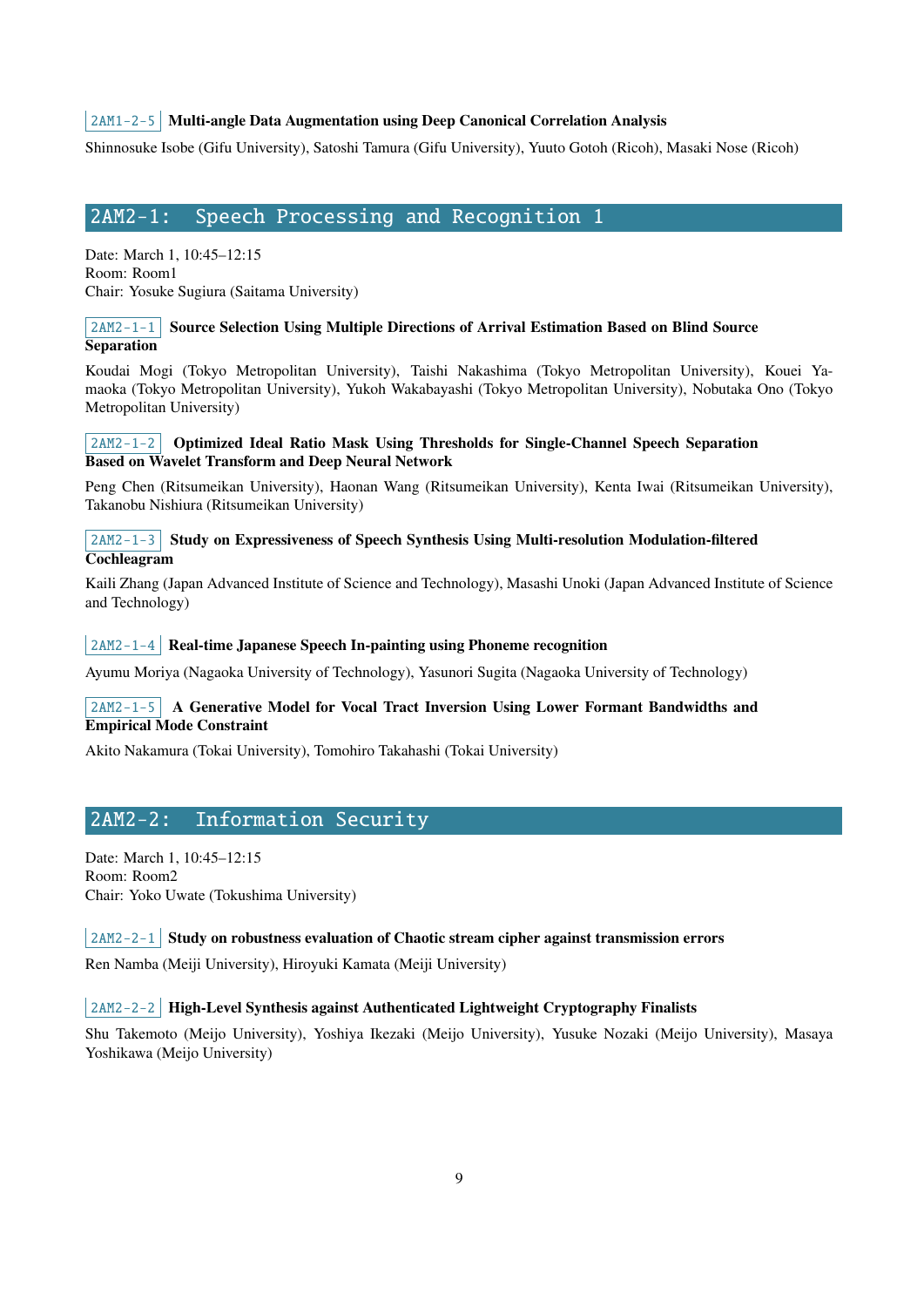#### 2AM2-2-3 Round Number driven Evaluation for Low-Latency Cryptography MANTIS on FPGA

Kosuke Hamaguchi (Meijo University), Shu Takemoto (Meijo University), Yusuke Nozaki (Meijo University), Masaya Yoshikawa (Meijo University)

#### $2AM2-2-4$  WDDL based Countermeasure of Midori and its Implementation Evaluation

Shunsuke Miwa (Meijo University), Shu Takemoto (Meijo University), Yusuke Nozaki (Meijo University), Masaya Yoshikawa (Meijo University)

#### $2AM2-2-5$  Waveform Data Augmentation using Conditional VAE for Deep Learning Side-Channel Attacks against AES circuit

Yuta Fukuda (Ritsumeikan University), Kota Yoshida (Ritsumeikan University), Kunihiro Kuroda (Ritsumeikan University), Takeshi Fujino (Ritsumeikan University)

# <span id="page-9-0"></span>2PM1-1: Medical Applications 2

Date: March 1, 13:05–14:35 Room: Room1 Chair: Chihiro Ikuta (NIT, Suzuka College)

#### $2PM1-1-1$  Classification of Multiple Classes for Chest X Ray Images Using Pre Trained CNN with Machine Learning Methods

Hsin Yi Tseng (I-Shou University), Takahide Okamoto (Teikyo University), Akari Matsushima (Teikyo University), Yung Hui Huang (I-Shou University), Chi Yuan Wang (I-Shou University), Tai Been Chen (I-Shou University)

## 2PM1-1-2 Segmentation of LV on MDCT by Using Fully Convolutional Network

Yi Qin Zhu (I-Shou University), Takahide Okamoto (Teikyo University), Akari Matsushima (Teikyo University), Yung Hui Huang (I-Shou University), Chi Yuan Wang (I-Shou University), Tai Been Chen (I-Shou University)

#### 2PM1-1-3 Detection of Breast Cancer with Contrast Mammography Using YOLO

Pei-Ying Lin (I-Shou University), Takahide Okamoto (Teikyo University), Akari Matsushima (Teikyo University), Chen-Pin Chou (Kaohsiung Veterans General Hospital), Yung-Hui Huang (I-Shou University), Tai-Been Chen (I-Shou University)

#### $2PM1-1-4$  Effect of Social Distancing on COVID-19 Infection Using a Multi-Agent Simulation

Masaki Saito (Tokushima University), Yoko Uwate (Tokushima University), Yoshifumi Nishio (Tokushima University)

#### $2PM1-1-5$  Sensor Fusion-based Emotion Classification In Virtual Reality Using Machine Learning

Yi Liu (Tokyo Metropolitan University), Eri Sato-Shimokawara (Tokyo Metropolitan University), Toru Yamaguchi (Tokyo Metropolitan University)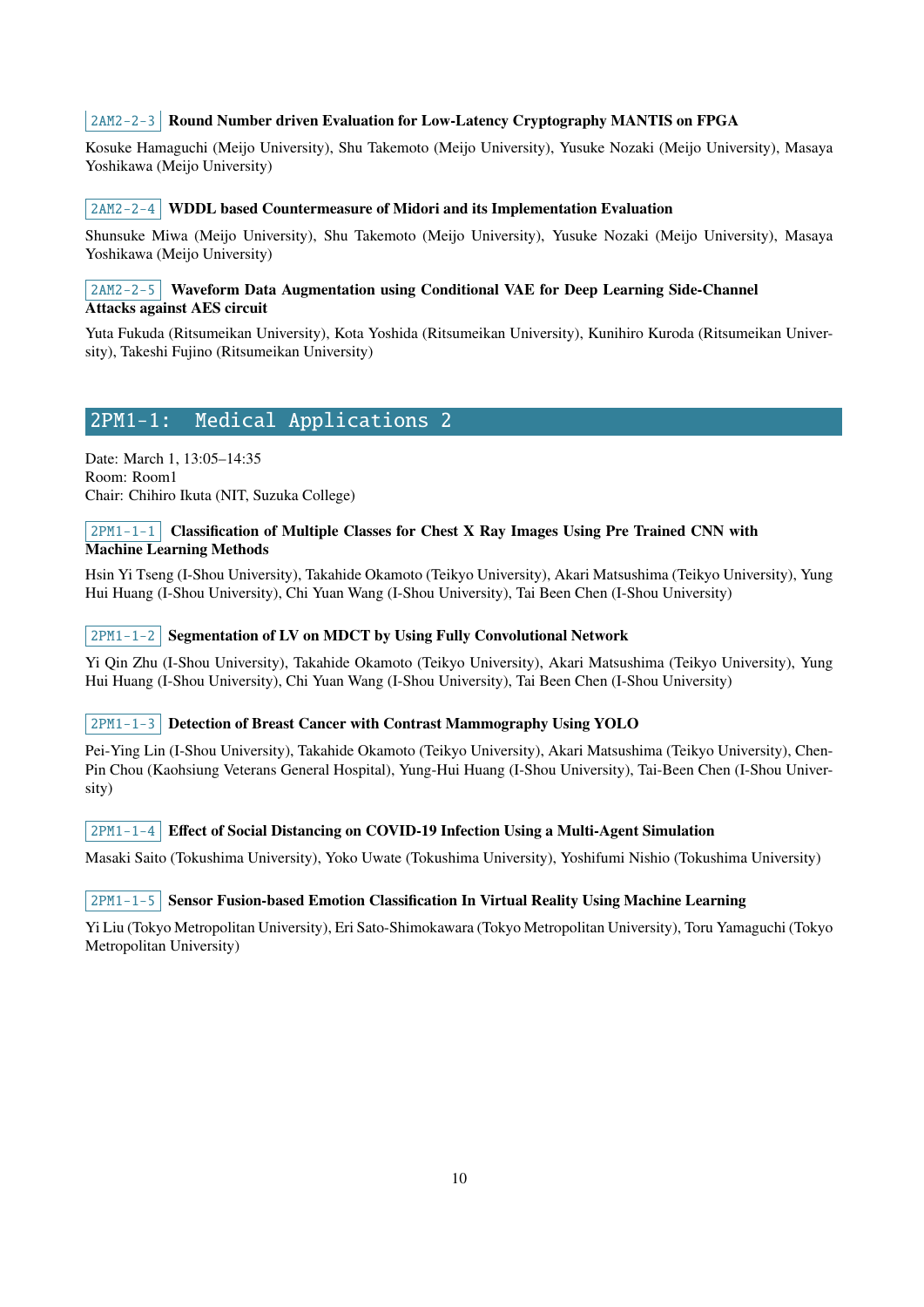# <span id="page-10-0"></span>2PM1-2: Sensor Network and Spread Spectrum

Date: March 1, 13:05–14:35 Room: Room2 Chair: Anuar bin Mohamed Kassim (Universiti Teknikal Malaysia Melaka)

#### $\lceil 2PM1-2-1 \rceil$  Building an IoT system using AWS -the digitization of gateball as an example-

Yasuhiro Sudo (Kanagawa Institute of Technology), Yuya Kubota (Kanagawa Institute of Technology), Ryo Takahashi (Kanagawa Institute of Technology), Syunsuke Shimokawa (Kanagawa Institute of Technology), Noriyuki Kawarazaki (Kanagawa Institute of Technology), Hiroshi Tanaka (Kanagawa Institute of Technology)

#### $2PM1-2-2$  Spread Spectrum Based Image Watermarking with Morphological Component Analysis

Yuki Yamada (Ehime University), Atsuya Tokunaga (Ehime University), Hiroki Okazaki (Ehime University), Toshiyuki Uto (Ehime University)

#### 2PM1-2-3 Impact of Packet Synchronization Timing Gaps on MC-CDMA based 3-modes On-demand WSN with Packet Combining Scheme

Masanori Suetake (Ibaraki University), Gen Li (Ibaraki University), Hiromasa Habuchi (Ibaraki University), Yusuke Kozawa (Ibaraki University)

## 2PM1-2-4 Design and Development of Intelligent Fertiliser Optimizer System for Small-scale Smart Fertigation Farm

Nur-Al Aswad bin Zulkefli (UTeM), Anuar bin Mohamed Kassim (UTeM), Wan Mohd Bukhari Wan Daud (UTeM), Mohd Rusdy bin Yaacob (UTeM), Muhammad As Shakirin bin Abd Aziz (UTeM), Muhammad Mustaqiim bin Roslan (UTeM), Nur Syahmi binti Adzlan (UTeM), Awangku Khairul Ridzwan Awangku Jaya (Auro Technologies PLT), Takashi Yasuno (Tokushima University)

# $2PM1-2-5$  Design and development of in-situ soil and crop monitoring system for wide range plantation application

Muhammad As Shakirin bin Abd Aziz (UTeM), Anuar bin Mohamed Kassim (UTeM), Wan Mohd Bukhari Wan Daud (UTeM), Mohd Rusdy bin Yaacob (UTeM), Muhammad Mustaqiim bin Roslan (UTeM), Nur-Al Aswad bin Zulkefli (UTeM), Awangku Khairul Ridzwan Awangku Jaya (Auro Technologies PLT), Takashi Yasuno (Tokushima University)

# <span id="page-10-1"></span>2PM2-1: Computer Vision

Date: March 1, 14:50–16:20 Room: Room1 Chair: Yoshitaka Itoh (Hokkaido University of Science)

## 2PM2-1-1 Image Recognition of HDR Images Taken with Dual-Gain CIS

Takuya Kitamura (Ritsumeikan University), Kota Yoshida (Ritsumeikan University), Tetsushi Ikeda (Ritsumeikan University), Shinichi Ikenaga (Brillnics Japan Inc), Isao Takayanagi (Brillnics Japan Inc), Shunsuke Okura (Ritsumeikan University)

## 2PM2-1-2 Design and Development of Vision-Based Pest Identification for Crop Condition Monitoring

Muhammad Mustaqiim bin Roslan (UTeM), Anuar bin Mohamed Kassim (UTeM), Wan Mohd Bukhari Wan Daud (UTeM), Mohd Rusdy bin Yaacob (UTeM), Muhammad As Shakirin bin Abd Aziz (UTeM), Nur-Al Aswad bin Zulkefli (UTeM), Awangku Khairul Ridzwan Awangku Jaya (Auro Technologies PLT), Takashi Yasuno (Tokushima University)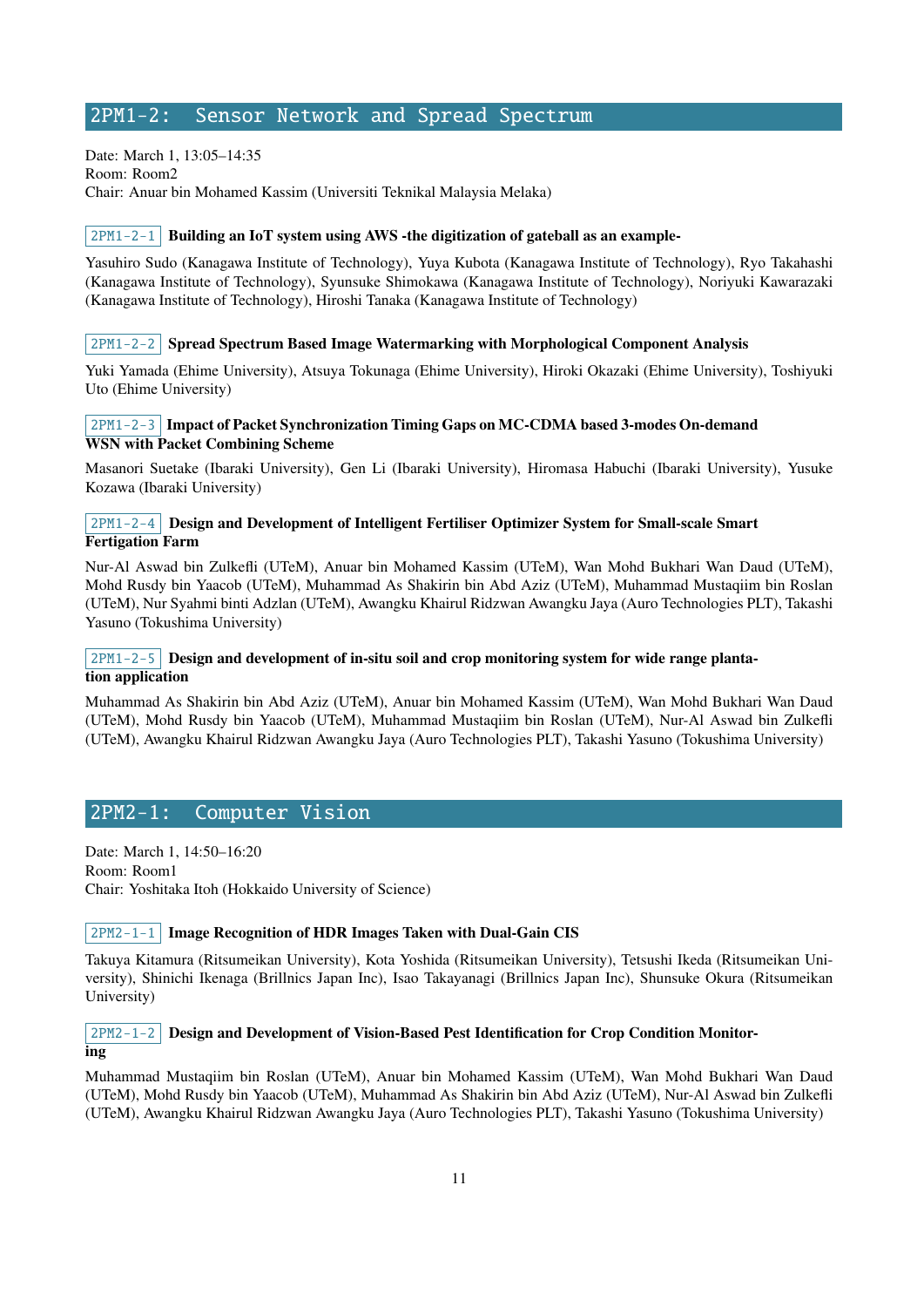#### $2PM2-1-3$  Two-stage filter response normalization network for real image denoising

Yuwen Tai (Saitama University), Sugiura Yosuke (Saitama University), Yasui Nozomiko (Saitama University), Shimamura Tetsuya (Saitama University)

#### $|2PM2-1-4|$  HarDUnet++ for polyp segmentation

Kiet Tuan Do (Nagaoka University of Technology), Yasunori Sugita (Nagaoka University of Technology)

# $2PM2-1-5$  The Effects of Sound Distance Attenuation and Light Intensity on Sound Recovery via Visual Microphone

Toshiaki Sugiura (Shizuoka University), Kohei Kunitate (Shizuoka University), Kaito Sekine (Shizuoka University), Yosuke Tatekura (Shizuoka University)

# <span id="page-11-0"></span>2PM2-2: Speech Processing and Recognition 2

Date: March 1, 14:50–16:20 Room: Room2 Chair: Kenta Iwai (Ritsumeikan University)

#### $2PM2-2-1$  Semi-Supervised Learning Using Weakly Labeled Data Generated by GAN in Sound Event **Detection**

Kazuya Ouma (University of Tsukuba), Takeshi Yamada (University of Tsukuba), Shoji Makino (Waseda University)

2PM2-2-2 Blind Source Separation of Moving Sound Sources in Reverberant Indoor Environments

Ting Yu (Waseda University), Tetsuya Ueda (University of Tsukuba), Shoji Makino (Waseda University)

#### $2PM2-2-3$  Feature Mapping of Throat Microphone Considering Speaker Information

Ryoga Murate (Shiuzoka University), Masafumi Nishida (Shiuzoka University), Takashi Tsunakawa (Shiuzoka University), Masafumi Nishimura (Shiuzoka University)

 $2PM2-2-4$  Evaluation of Feedback Methods for Speakers in Speech Rate Converted Conversation

Tamami Mizuta (Tokyo Denki University), Hiroto Saito (Tokyo Denki University)

#### 2PM2-2-5 Replay Attack Detection using MFCC and ResNeWt18 for Automatic Speaker Verification

Anuwat Chaiwongyen (Japan Advanced Institute of Science and Technology), Waree Kongprawechnon (Sirindhorn International Institute of Technology Thammasat University), Jessada Karnjana (National Science and Technology Development Agency), Suradej Suradej (National Science and Technology Development Agency), Masashi Unoki (Japan Advanced Institute of Science and Technology)

# 2PM3-1: Complex Systems

Date: March 1, 16:35–17:47 Room: Room1 Chair: Daisuke Ito (Gifu University)

#### $2PM3-1-1$  Synchronization and Clustering of Chaotic Circuit Networks with Hebbian Rule

Yoko Uwate (Tokushima University), Thomas Ott (ZHAW), Yoshifumi Nishio (Tokushima University)